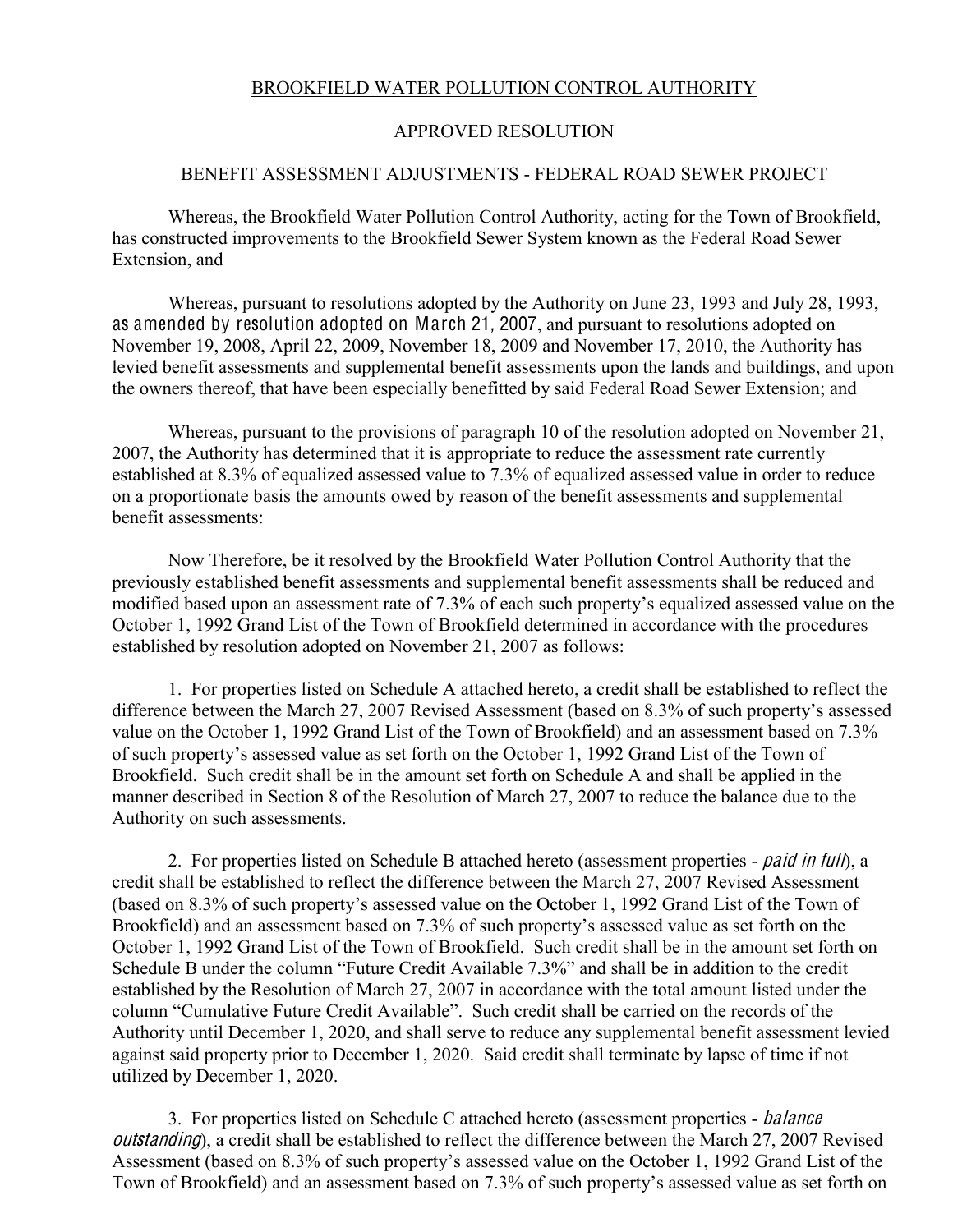the October 1, 1992 Grand List of the Town of Brookfield. Such credit shall be in the amount set forth on Schedule C under the column "Assessment Credit" and shall be applied in the manner described in Section 8 of the Resolution of March 27, 2007 to reduce the balance due to the Authority on such assessments. After applying the credit in the manner specified in Section 8 of the Resolution of March 27, 2007, staff shall calculate a future net credit amount to be carried on the records of the Authority until December 1, 2020, but such credit shall in no case exceed the an amount listed under the column "Potential Future Credit Available 7.3%". The staff calculated credit shall serve to reduce any supplemental benefit assessment levied against said property prior to December 1, 2020. Said credit shall terminate by lapse of time if not utilized by December 1, 2020.

4. Section 8 of the Resolution of March 27, 2007 as applicable to the credits herein established provides as follows:

Each <sup>c</sup>redit <sup>e</sup>stablished by thi<sup>s</sup> <sup>r</sup>esolution <sup>s</sup>hall b<sup>e</sup> applied t<sup>o</sup> <sup>r</sup>educe th<sup>e</sup> balance du<sup>e</sup> on th<sup>e</sup> applicabl<sup>e</sup> benefit <sup>a</sup>ssessment or <sup>s</sup>uppl<sup>e</sup>mental benefit <sup>a</sup>ssessment by applying <sup>s</sup>uch <sup>c</sup>redit first t<sup>o</sup> th<sup>e</sup> <sup>s</sup>atisfaction <sup>o</sup>f any delinqu<sup>e</sup>ncy interest and lie<sup>n</sup> fee<sup>s</sup> du<sup>e</sup> with <sup>r</sup>espect t<sup>o</sup> <sup>s</sup>uch benefit <sup>a</sup>ssessment or <sup>s</sup>uppl<sup>e</sup>mental benefit <sup>a</sup>ssessment, <sup>s</sup>econd t<sup>o</sup> th<sup>e</sup> oldest outstanding installments <sup>o</sup>f principal and interest (bond interest) that ar<sup>e</sup> delinqu<sup>e</sup>nt and third t<sup>o</sup> th<sup>e</sup> <sup>r</sup>eduction <sup>o</sup>f non-delinqu<sup>e</sup>nt principal and interest (bond interest) <sup>a</sup><sup>s</sup> <sup>o</sup>f th<sup>e</sup> dat<sup>e</sup> <sup>s</sup>aid <sup>c</sup>redit i<sup>s</sup> applied, all <sup>a</sup><sup>s</sup> <sup>c</sup>ontemplated by th<sup>e</sup> provision<sup>s</sup> <sup>o</sup>f Section 7-254 and Section 12-146 of the Connecticut General Statutes.

5. For purposes of determining Federal Road Sewer Project assessments and supplemental benefit assessments subsequent to December 1, 2011 pursuant to Section 7 of the Resolution of March 27, 2007, the Authority shall use the assessment rate of 7.3% of the property's equalized assessed value as of October 1, 1983 rather than the 8.3% assessment rate specified in Section 7 of the Resolution of March 27, 2007.

6. The final installment for all Federal Road Sewer Benefit Assessments and Federal Road Supplemental Sewer Benefit Assessments shall be due and payable on December 1, 2020. To the extent that any installment payment plan for the Federal Road Sewer Project varies from the original 28 year installment payment plan established in 1993 with the final installment due date of December 1, 2020, such payment plan shall be revised and corrected to conform to the original plan having the final payment due on December 1, 2020.

7. With respect to the installment payment plan for the Federal Road Sewer Project, staff is authorized to write off any final total balances (assessment plus supplemental assessments) of less than five dollars (\$5.00) per property.

8. Except as modified herein, the provisions of the resolution of March 27, 2007 shall remain applicable to future assessments and supplemental benefit assessments levied with respect to the Federal Road Sewer Project.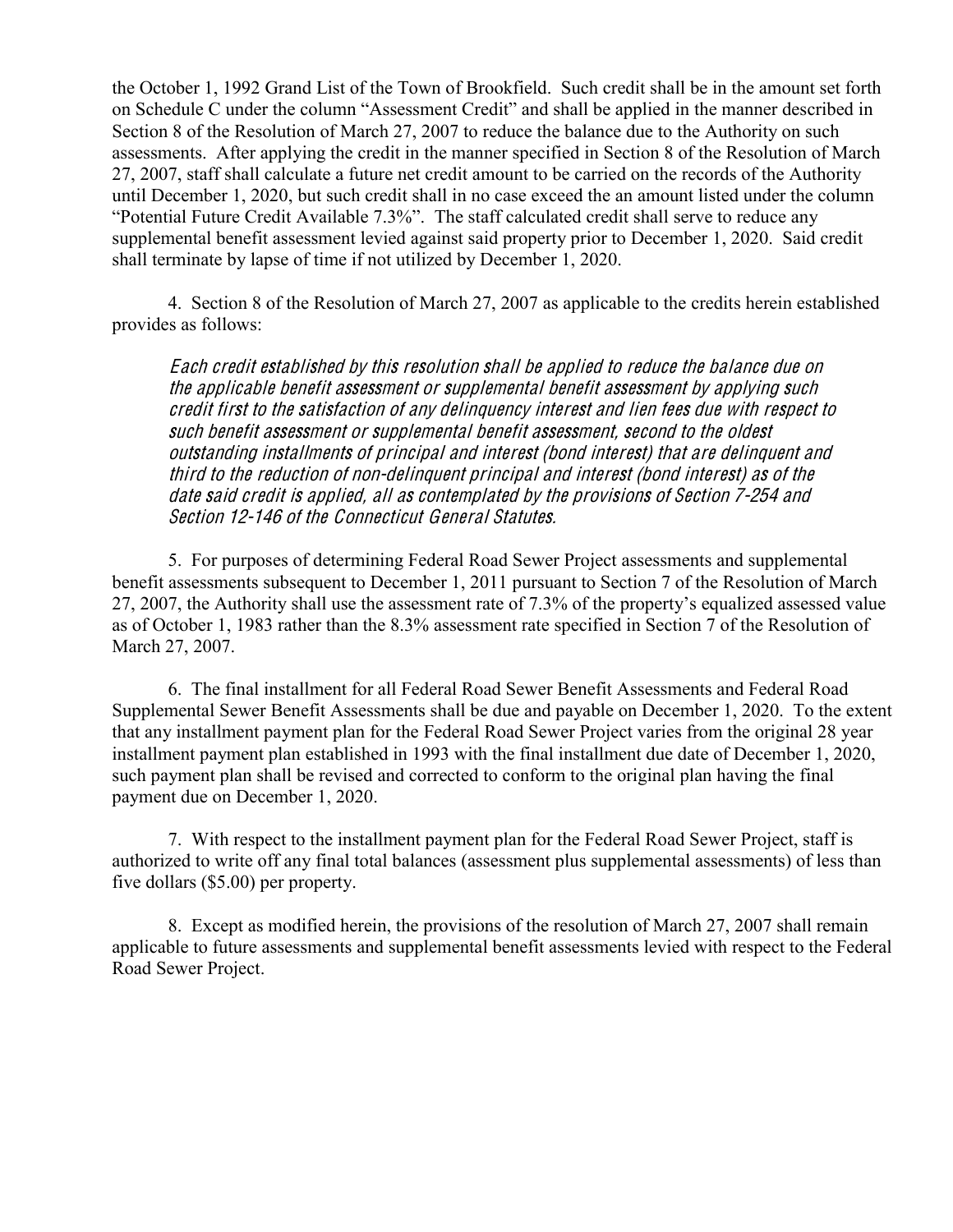## **Schedule A** WPCA Federal Road Sewer Benefit Assessment

|        |                  |                                     | <b>Current</b>    | <b>Revised</b>    |                   |
|--------|------------------|-------------------------------------|-------------------|-------------------|-------------------|
|        |                  |                                     | <b>Assessment</b> | <b>Assessment</b> | <b>Assessment</b> |
| Bill # | <b>ADDRESS</b>   | <b>OWNER</b>                        | 8.3%              | 7.3%              | <b>Credit</b>     |
| 1000   | 626 Fed          | LaBabara, Thomas                    | 9,482             | 8,340             | 1,142             |
| 1002   | 527 Fed          | Langs Auto, LLC                     | 9,661             | 8,497             | 1,164             |
| 1003   | 508 Fed          | Spiro, Virginia M.                  | 9,801             | 8,621             | 1,181             |
| 1004   | 612 Fed          | M.E. & J.C. LLC                     | 18,214            | 16,019            | 2,194             |
| 1005   | 419 Fed          | Exrteme RC LLC                      | 7,951             | 6,993             | 958               |
| 1006   | 425 Fed          | lapaluccio, M.                      | 31,981            | 28,128            | 3,853             |
| 1007   | 433 Fed          | Lewernz, Margaret                   | 6,408             | 5,636             | 772               |
| 1008   | 436 Fed          | Cirignano Lmted Partership          | 12,495            | 10,989            | 1,505             |
| 1009   | 439 Fed          | 439 Federal Rd Inc                  | 11,771            | 10,353            | 1,418             |
| 1010   | 446 Fed          | Cirignano Lmted Partership          | 581               | 511               | 70                |
| 1011   | 450 Fed          | Cirignano Lmted Partership          | 16,373            | 14,400            | 1,973             |
| 1012   | 457 Fed          | 457 Federal Road LLC                | 10,082            | 8,867             | 1,215             |
| 1014   | 475 Fed          | Alfred Delbello                     | 10,705            | 9,416             | 1,290             |
| 1015   | 468 Fed          | Cirignano Lmted Partership          | 5,232             | 4,602             | 630               |
| 1016   | 487 Fed          | Clearbrook Center LLC               | 35,205            | 30,964            | 4,242             |
| 1017   | 491 Fed          | Westchester Sh.Ctr                  | 29,598            | 26,032            | 3,566             |
| 1018   | 499 Fed          | Clarks Wht. House Prop.             | 45,530            | 40,044            | 5,486             |
| 1019   | 500 Fed          | Evans, Arthur Tr.                   | 30,894            | 27,172            | 3,722             |
| 1020   | 500R Fed         | Evans, Arthur Tr.                   | 5,558             | 4,888             | 670               |
| 1022   | <b>518 Fed</b>   | Evans, Arthur Tr.                   | 20,912            | 18,392            | 2,520             |
| 1023   | 515 Fed          | Antosiewicz, P. & P.                | 15,827            | 13,920            | 1,907             |
| 1025   | 533 Fed          | Pastor, L & Wellsville Properties   | 4,375             | 3,848             | 527               |
| 1028   | 537 Fed          | Lavelles Inc.                       | 9,849             | 8,662             | 1,187             |
| 1029   | 540 Fed          | Cirignano LP #3 Minino Homes Inc    | 5,805             | 5,106             | 699               |
| 1031   | 549 Fed          | Kelly, Steven                       | 14,415            | 12,678            | 1,737             |
| 1032   | 558 Fed          | DiTullio, William                   | 55,544            | 48,852            | 6,692             |
| 1034   | 594 Fed          | Lavelle & Parsons                   | 10,716            | 9,425             | 1,291             |
| 1035   | 559 Fed          | Young, Roy                          | 27,818            | 27,818            | 0                 |
| 1036   | 604 Fed          | Toyotomi USA, Inc.                  | 91,527            | 80,499            | 11,027            |
| 1037   | 616 Fed          | 616 Fed. Rd. LLC                    | 17,847            | 15,696            | 2,150             |
| 1038   | 595 Fed          | Young, Roy                          | 158,933           | 158,933           | 0                 |
| 1039   | 635 Fed          | Young, Roy                          | 9,853             | 9,853             | 0                 |
| 1040   | 636 Fed          | 632-640 Federal LLC                 | 69,742            | 61,339            | 8,403             |
| 1041   | 11 Orchard st    | Dimasi, Trustee                     | 7,280             | 6,403             | 877               |
| 1048   | 67 Laurel Hill   | Walter & Maria Lehner               | 6,022             | 5,296             | 726               |
| 1049   | 28 Old Rt.7      | <b>Walter Lehner</b>                | 4,770             | 4,195             | 575               |
| 1050   | 756 Fed          | Lehner, R.P                         | 19,908            | 17,510            | 2,399             |
| 1053   | 766 Fed          | Rizzo, Anthony                      | 4,655             | 4,095             | 561               |
| 1054   | 770 Fed          | <b>JAR Associates</b>               | 10,404            | 9,151             | 1,254             |
| 1055   | 774 Fed          | <b>JAR Associates</b>               | 6,105             | 5,369             | 736               |
| 1056   | 777 Fed          | Branhaven River & Farm Property LLC | 103,310           | 90,863            | 12,447            |
| 1057   | 782 Fed          | E.W. Batista Fm.Lim.                | 19,056            | 16,760            | 2,296             |
| 1058   | 779 Fed          | J.& C. Matos LLC                    | 29,288            | 25,760            | 3,529             |
| 1059   | 789 Fed          | NewMil Bank/Webster Bank            | 19,976            | 17,570            | 2,407             |
| 1060   | 786 Fed          | <b>Bourdeau Porta Properties</b>    | 9,766             | 8,589             | 1,177             |
| 1061   | 791 FEDERAL ROAD | MILL RIVER VIEWS LLC                | 0                 | 0                 | 0                 |
| 1062   | 797 Fed          | Hensel Hoyt LLC                     | 12,387            | 10,895            | 1,492             |
| 1063   | 793 FEDERAL ROAD | MILL RIVER VIEWS LLC                | 0                 | 0                 | 0                 |
| 1064   | 801 Fed          | Richard Barchi                      | 5,241             | 4,609             | 631               |
| 1066   | 794 Fed          | Dimon, Charles                      | 7,716             | 6,786             | 930               |
| 1067   | 800 Fed          | Bkfld. Village LLC                  | 17,919            | 15,760            | 2,159             |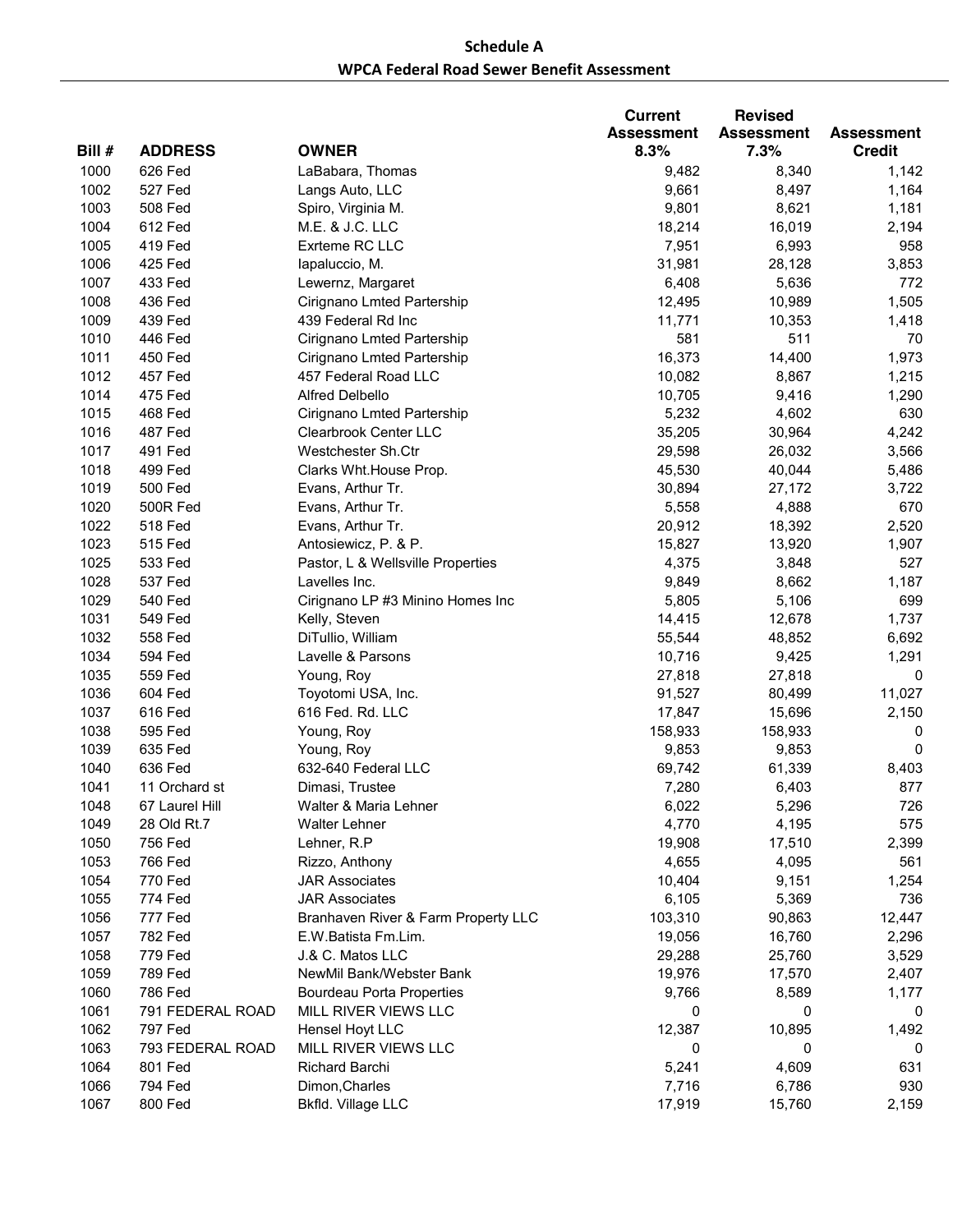| 1068 | 802 Fed              | Bkfld. Village LLC                        | 16,212  | 14,258  | 1,953 |
|------|----------------------|-------------------------------------------|---------|---------|-------|
| 1071 | 807 Fed              | <b>Clifbrook Properties LLC</b>           | 8,264   | 7,269   | 996   |
| 1072 | 813 Fed              | Getty Petroleum Corp.                     | 9,542   | 8,392   | 1,150 |
| 1074 | 819 Fed              | CPD Properties - 819 Federal Road LLC     | 11,309  | 9,946   | 1,363 |
| 1075 | 823 Fed              | CPD Properties - 819 Federal Road LLC     | 1,813   | 1,594   | 218   |
| 1076 | 820 Fed              | C.M. Newman, Inc.                         | 9,830   | 8,645   | 1,184 |
| 1077 | 825 Fed              | Huczek, Cynthia A.                        | 6,159   | 5,417   | 742   |
|      |                      |                                           |         |         |       |
| 1079 | 833 Fed              | J.B.M. Properties                         | 9,751   | 8,576   | 1,175 |
| 1081 | 839 Fed              | Kim, Yong                                 | 4,646   | 4,087   | 560   |
| 1083 | 840 Fed              | McCarty, Edward J.                        | 53,514  | 47,067  | 6,448 |
| 1088 | 20 Station Rd        | McCarty, Edward J.                        | 11,876  | 10,445  | 1,431 |
| 1089 | 857 Fed              | Pierpont, Joan                            | 16,828  | 14,801  | 2,028 |
| 1093 | 896 Fed              | Atty Rudolf Kuss/Cons. Est of Helen Gereg | 2,751   | 2,420   | 332   |
| 1094 | 426 Fed              | Agius Assoc. LLC                          | 30,717  | 27,016  | 3,701 |
| 1098 | 902 Fed              | Gaeta, D.J. & M.F.                        | 14,708  | 12,936  | 1,772 |
| 1099 | 930 Fed              | Wiedl, Denise                             | 7,907   | 6,955   | 953   |
| 1100 | 934 Fed              | Roetzel, C.& M.B.                         | 19,326  | 16,997  | 2,328 |
| 1102 | 940 Fed              | Brook North Inv. LLC                      | 49,578  | 43,604  | 5,973 |
| 1106 | 994 FedU1            | Petriccione, J. & D.                      | 4,196   | 3,690   | 506   |
| 1107 | 994 FedU2            | 994 Federal Rd LLC                        | 3,932   | 3,458   | 474   |
| 1110 | 994 FedU5            | Fraij & Marie Yapoujian                   | 3,048   | 2,681   | 367   |
| 1111 | 994 FedU6            | Ambrosi, J.                               | 4,588   | 4,035   | 553   |
| 1113 | 994 FedU8            | McDonough, Martin                         | 3,905   | 3,435   | 471   |
| 1116 | 1024 Fed             | Lee, Kwok, aka Alan Lee                   | 17,736  | 15,599  | 2,137 |
|      |                      |                                           |         |         |       |
| 1117 | 1030 Fed             | Sproviero, Luciano                        | 58,676  | 51,607  | 7,069 |
| 1118 | 1050 Fed             | State of Connecticut                      | 50,734  | 44,621  | 6,112 |
| 1123 | 1114 Fed             | Rogg, Oscar                               | 36,336  | 31,958  | 4,378 |
| 1124 | 1055 Fed             | <b>Bkfld North LLC</b>                    | 76,906  | 67,640  | 9,266 |
| 1125 | 1120 Fed             | Linkel Holding Co. Inc.                   | 47,945  | 42,168  | 5,777 |
| 1126 | 1120 Fed             | Rogg, Ann Wynn, Tr.                       | 2,342   | 2,060   | 282   |
| 1128 | 1130 Fed             | <b>Bright Clouds Ministries</b>           | 4,462   | 3,924   | 538   |
| 1132 | 31 Old Rt 7          | ThirtyOne Old Rt. 7 LLC                   | 17,054  | 14,999  | 2,055 |
| 1133 | 31 Old Rte 7         | 31 Old Rte 7 LLC                          | 29,411  | 25,868  | 3,544 |
| 1135 | 28 Old rt 7          | A&A Realty                                | 9,973   | 8,771   | 1,202 |
| 1141 | 3 Production         | <b>Tecor Enterprises LLC</b>              | 5,168   | 4,545   | 623   |
| 1142 | 5 Production         | Joroco LLC                                | 5,215   | 4,587   | 628   |
| 1144 | 4 Production         | <b>Brook North Investments</b>            | 40,115  | 35,282  | 4,833 |
| 1150 | 1087 Fed U1          | Diamond Investments                       | 6,084   | 5,351   | 733   |
| 1151 | 1087 Fed U2          | Diamond Investments                       | 5,690   | 5,005   | 686   |
| 1152 | 1087 Fed U10         | For Our Four Inc                          | 9,386   | 8,255   | 1,131 |
| 1153 | 1087 Fed U4          | <b>United Alarm</b>                       | 6,617   | 5,820   | 797   |
| 1154 | 1087 Fed U5          | <b>United Alarm</b>                       | 6,454   | 5,676   | 778   |
| 1155 | 1087 Fed U6          | Lom Real Estate LLC                       | 5,921   | 5,208   | 713   |
|      |                      |                                           |         |         |       |
| 1156 | 1087 Fed U7          | Sproviero, Louis & Celeste                | 7,671   | 6,747   | 924   |
| 1157 | 1087 Fed U8          | FroFro Realty LLC                         | 11,527  | 10,138  | 1,389 |
| 1158 | 1087 Fed U9          | Pineapple Boy LLC                         | 6,350   | 5,585   | 765   |
| 1159 | 1087 Fed U3          | For Our Four Inc                          | 9,951   | 8,752   | 1,199 |
| 1160 | 100 Silvermine       | Young, Roy                                | 68,215  | 68,215  | 0     |
| 1162 | 101 Silvermine       | Young, Roy                                | 101,732 | 101,732 | 0     |
| 1163 | 115 Silvermine       | Young, Roy                                | 71,621  | 71,621  | 0     |
| 1170 | 7 Station Rd         | <b>Brookfield Village LLC</b>             | 5,414   | 4,762   | 652   |
| 1171 | 19 Station Rd.       | <b>Brookfield Village LLC</b>             | 4,596   | 4,042   | 554   |
| 1179 | 23 Station Rd        | Sproviero, L. & S.                        | 1,057   | 930     | 127   |
| 1181 | 27 Station Rd        | Ryan Bruce LLC                            | 9,275   | 8,158   | 1,118 |
| 1190 | 140Laurel Hill       | Boa, R., & Augusto A.                     | 16,412  | 14,435  | 1,977 |
| 1191 | 150Laurel Hill       | Boa, R., & Augusto A.                     | 19,790  | 17,405  | 2,384 |
| 1192 | <b>Brooks Quarry</b> | <b>Bkfld. Housing Authority</b>           | 38,303  | 33,688  | 4,615 |
| 1193 | 18 Old RT 7          | Judicial Realty LLC                       | 18,958  | 16,674  | 2,284 |
|      |                      |                                           |         |         |       |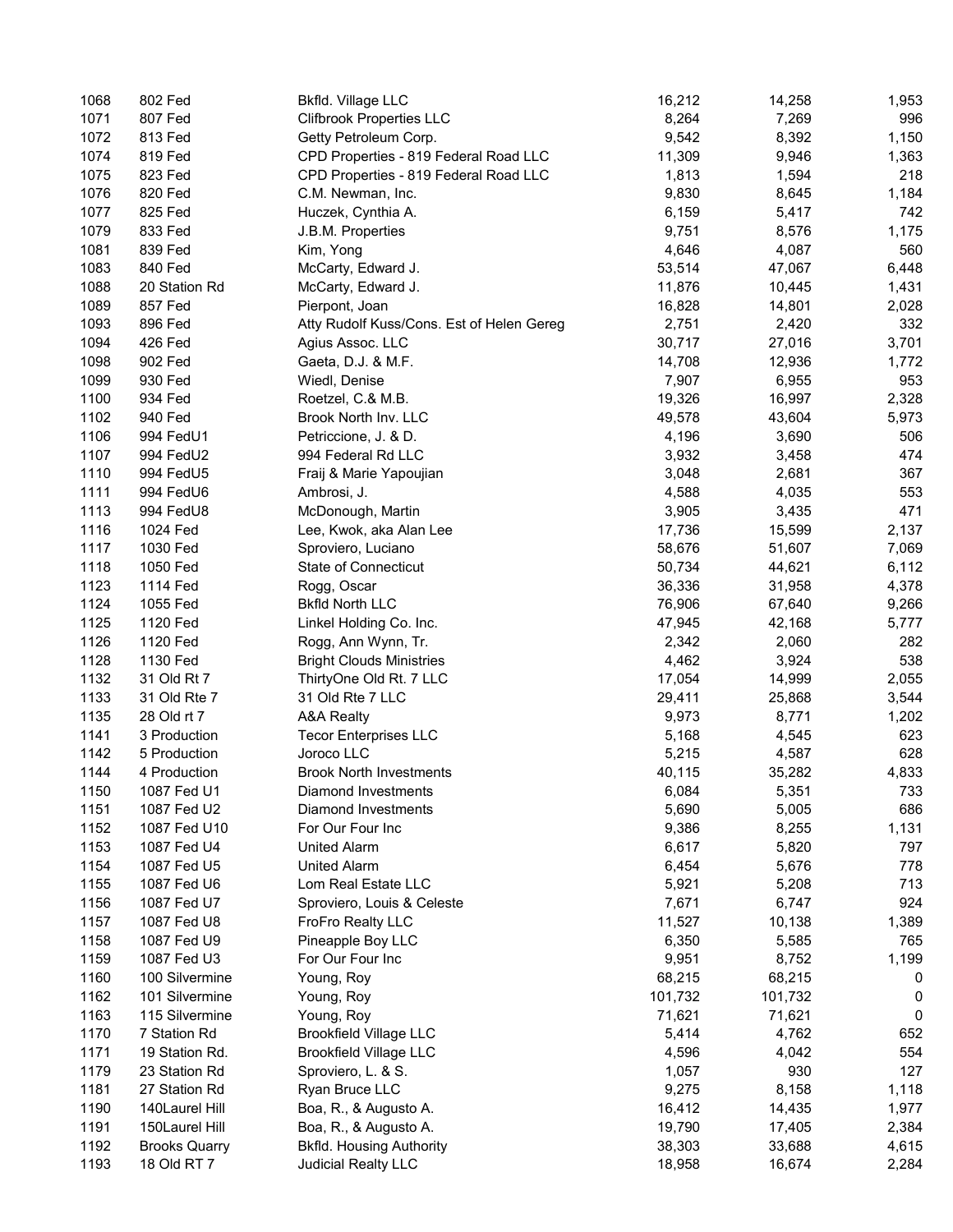| 1194 | 10/12 Station      | Crete Realty Holdings LLC        | 7,645  | 6,724  | 921   |
|------|--------------------|----------------------------------|--------|--------|-------|
| 1195 | 16 Station Rd      | Goodfellow Properties, LLC       | 3,969  | 3,491  | 478   |
| 1196 | 887 Fed            | Federal Prop. LLC                | 2,835  | 2,493  | 342   |
| 1197 | 12 Old RT 7        | Serge & Francine Plante          | 14,299 | 12,576 | 1,723 |
| 1198 | 891 Fed            | Estate of Helen Gereg            | 7,507  | 6,602  | 904   |
| 1199 | 984 Fed            | Estate of Helen Gereg            | 5,875  | 5,167  | 708   |
| 1200 | 1 Great Heron      | Malwitz                          | 7,630  | 6,711  | 919   |
| 1201 | 7 Great Heron      | Randall                          | 7,397  | 6,506  | 891   |
| 1202 | 5 Great Heron      | Silvestri                        | 7,453  | 6,555  | 898   |
| 1203 | 3 Great Heron      | Landis                           | 7,649  | 6,727  | 922   |
| 1204 | 23 Stillwater      | <b>Walter Kocher Trustee</b>     | 8,942  | 7,865  | 1,077 |
| 1205 | 21 Stillwater      | Timmerman & Mousseau             | 8,574  | 7,541  | 1,033 |
| 1206 | 25 Still Wtr Cir   | Harry & Maxine Koenig            | 8,392  | 7,381  | 1,011 |
| 1207 | 27 Still Wtr Cir   | Ronald & Rosemary Wallin         | 8,574  | 7,541  | 1,033 |
| 1208 | 31 Still Wtr Cir   | Joseph & Kathleen Bogon          | 8,324  | 7,321  | 1,003 |
| 1209 | 29 Still Wtr Cir   | Carol & Louis Zezza              | 8,591  | 7,556  | 1,035 |
| 1210 | 22 Still Wtr Cir   | <b>Gary Nimer</b>                | 7,413  | 6,519  | 893   |
| 1211 | 9 Great Heron      | Gelnn, C & Paparelli, D          | 7,584  | 6,671  | 914   |
| 1212 | 19 Great Heron     | Reda Romano & Co. LLP            | 8,275  | 7,278  | 997   |
| 1213 |                    | Reda Romano & Co. LLP            |        | 6,691  | 917   |
|      | 20 Still Wtr Cir   |                                  | 7,608  |        |       |
| 1214 | 28 Still Wtr Cir   | Reda Romano & Co. LLP            | 7,608  | 6,691  | 917   |
| 1215 | 24 Still Wtr Cir   | Donna Duncan                     | 7,569  | 6,657  | 912   |
| 1216 | 21 Great Heron     | Joseph & Ann Elbaum              | 8,844  | 7,779  | 1,066 |
| 1217 | 25 Great Heron     | C. Farrel & S. Davidson          | 8,861  | 7,793  | 1,068 |
| 1218 | 23 Great Heron     | Karen Kopek                      | 8,696  | 7,648  | 1,048 |
| 1219 | 26 Still Wtr Cir   | Velma Malara                     | 7,418  | 6,525  | 894   |
| 1220 | 29 Great Heron     | Nancy Summa                      | 9,119  | 8,020  | 1,099 |
| 1221 | 11 Great Heron     | Thomas & Judith Demott           | 7,575  | 6,662  | 913   |
| 1222 | 33 Great Heron     | S. Michael & Christine Steele    | 9,075  | 7,982  | 1,093 |
| 1223 | 27 Great Heron     | Barry & Gail A. Fingerhut        | 8,726  | 7,675  | 1,051 |
| 1224 | 31 Great Heron     | Irma & Donald Neary              | 8,355  | 7,349  | 1,007 |
| 1225 | 17 Great Heron     | Ann M. Zaccaria                  | 7,424  | 6,501  | 923   |
| 1226 | 16 Great Heron     | Robert & Carol Levine            | 6,983  | 6,113  | 870   |
| 1228 | 18 Great Heron     | Fitzgerald Management CT LLC     | 7,444  | 6,518  | 926   |
| 1229 | 14 Still Water Cir | Robert E. Lovell                 | 7,307  | 6,398  | 909   |
| 1230 | 41 Great Heron     | Noel & Deborah Deschamps         | 8,518  | 7,463  | 1,055 |
| 1232 | 13 Great Heron     | G. W. Bocaccio & L. McKay        | 7,428  | 6,504  | 924   |
| 1233 | 16 Still Water Cir | Carol Cerbone                    | 7,472  | 6,543  | 929   |
| 1234 | 12 Still Water Cir | Sara H. Emrich                   | 7,927  | 6,943  | 984   |
| 1235 | 22 Great Heron     | <b>Harry Davies</b>              | 6,543  | 5,726  | 817   |
| 1236 | 28 Great Heron     | Stephen & Barbara Hall           | 6,876  | 6,019  | 857   |
| 1237 | 18 Still Water Cir | Robert & Jerri Griffin           | 7,505  | 6,572  | 933   |
| 1239 | 24 Great Heron     | Gard D. & Mary E. Weisensee      | 6,663  | 5,832  | 832   |
| 1240 | 26 Great Heron     | Mary R. Esposito                 | 6,662  | 5,830  | 831   |
| 1242 | 20 Great Heron     | Harry & Marianne Zelno           | 7,391  | 6,472  | 919   |
| 1243 | 32 Great Heron     | Richard M. & Eileen Sagula       | 7,129  | 6,241  | 888   |
| 1244 | 30 Great Heron     | Eugene & Estelle Tortora         | 7,150  | 6,260  | 890   |
| 1245 | 37 Great Heron     | Barbara Volpe                    | 8,324  | 7,292  | 1,032 |
| 1246 | 34 Great Heron     | Oswaldo N. & Deynira Calahorrano | 6,556  | 5,737  | 819   |
| 1248 | 35 Great Heron     | Richard & Linda Marshall         | 8,545  | 7,487  | 1,058 |
| 1249 | 40 Great Heron     | Francis & Dorothy A. Loeb        | 6,556  | 5,737  | 819   |
| 1250 | 51 Great Heron     | Mark & Rosemary Propper          | 8,546  | 7,487  | 1,058 |
| 1251 | 47 Great Heron     | Pratella, May                    | 8,591  | 7,527  | 1,064 |
| 1252 | 45 Great Heron     | Freda, Peters                    | 9,705  | 8,507  | 1,198 |
| 1254 | 42 Great Heron     | Maccarone, Frank                 | 7,313  | 6,403  | 910   |
| 1256 | 43 Great Heron     | Thiele, Gary                     | 9,257  | 8,111  | 1,146 |
| 1257 | 57 Great Heron     | McMullin, Arlene                 | 8,399  | 7,358  | 1,041 |
| 1258 | 36 Great Heron     | Presenius, Barry                 | 6,539  | 5,720  | 819   |
|      |                    |                                  |        |        |       |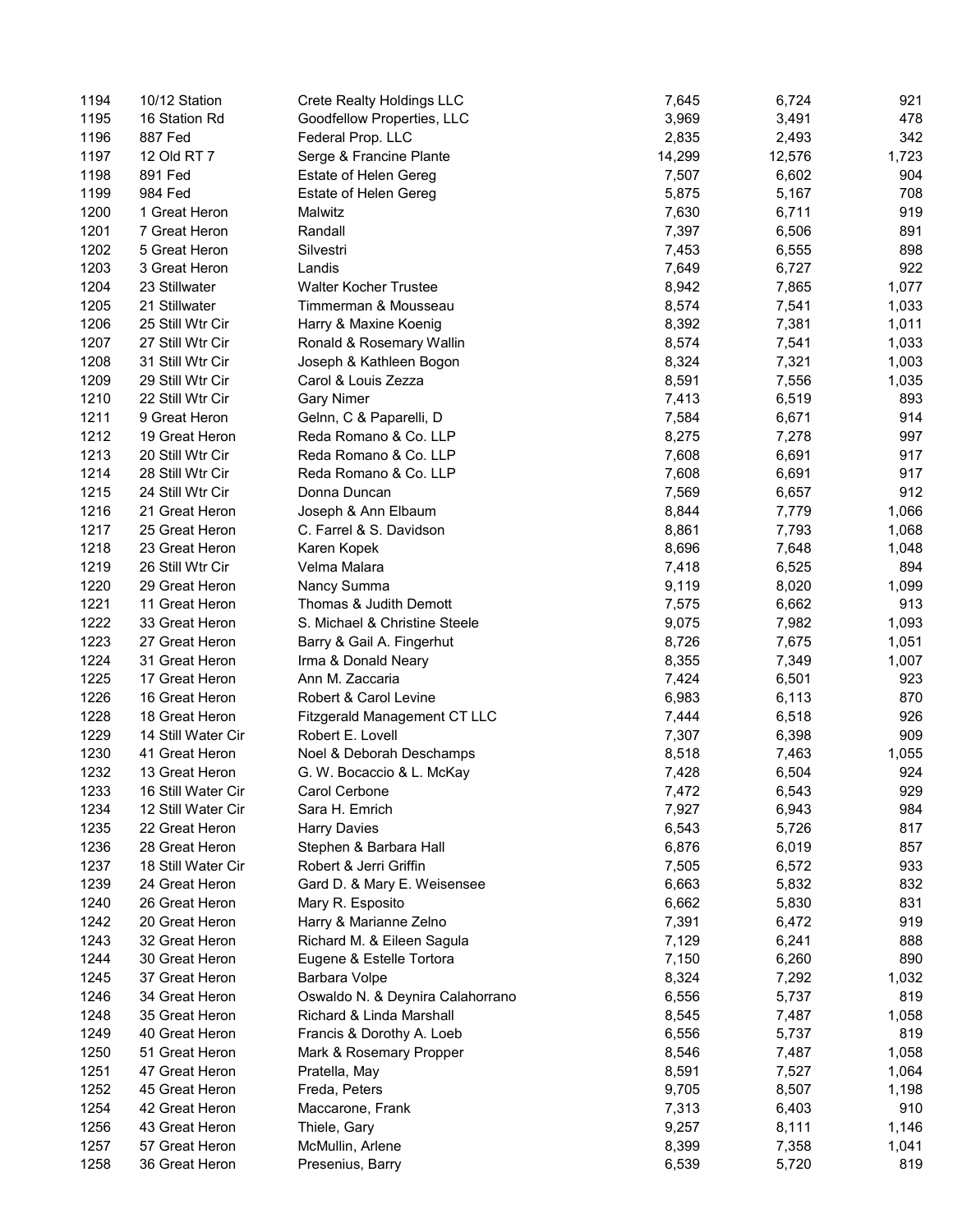| 1259    | 65 Great Heron     | Rickel, Karl & Lynn            | 8,692   | 7,610   | 1,082        |
|---------|--------------------|--------------------------------|---------|---------|--------------|
| 1260    | 55 Great Heron     | Dator, Nicholas & Karen        | 8,862   | 7,759   | 1,102        |
| 1300    | 793-22 Fed Rd. U22 | Zheng, Renli                   | 4,641   | 4,082   | 559          |
| 1301    | 793-4 Fed Rd. U13  | Nilesh Vyas                    | 4,434   | 3,900   | 534          |
| 1302    | 793-2 Fed Rd. U1   | Jason Codespoti                | 4,138   | 3,639   | 499          |
| 1303    | 793-6 Fed Rd. U3   | Donna Stiles                   | 2,772   | 2,438   | 334          |
| 1304    | 793-17 Fed Rd. U9  | <b>Brian Snyder</b>            | 2,772   | 2,438   | 334          |
| 1305    | 793-1 Fed Rd. U12  | Lin, Huijuan & Chun Shi        | 4,732   | 4,162   | 570          |
| 1306    | 793-11 Fed Rd. U17 | Denise M. Travis               | 4,444   | 3,908   | 535          |
| 1308    | 793-13 Fed Rd. U7  | M. John Webber                 | 2,720   | 2,393   | 328          |
| 1309    | 793-9 Fed Rd. U5   | Katie L. Dellaventura          | 2,772   | 2,438   | 334          |
| 1310    | 793-19 Fed Rd. U21 | Robert A. Lombardo             | 4,434   | 3,900   | 534          |
| 1311    | 793-5 Fed Rd. U14  | Major Sing & Serbjit Kour      | 4,434   | 3,900   | 534          |
| 1313    | 793-14 Fed Rd. U18 | Christine Carabillo            | 4,441   | 3,906   | 535          |
| 1314    | 793-18 Fed Rd. U20 | Adam J. & Anna K. Lawler       | 4,434   | 3,900   | 534          |
| 1315    | 793-7 Fed Rd. U15  | Su Ning Li                     | 4,434   | 3,900   | 534          |
| 1316    | 793-10 Fed Rd. U16 | Tao Wu & Xiaower Chen          | 4,434   | 3,900   | 534          |
| 1317    | 793-20 Federal Rd. | Wm. T. Aleida & Sara A. McKeon | 3,445   | 2,973   | 472          |
| 1318    | 793-15 Federal Rd. | CT Housing Finance Authority   | 2,639   | 2,264   | 375          |
| 1319    | 793-16 Federal Rd. | Kevin & Guadalupe Crowley      | 2,236   | 1,910   | 326          |
| 1320    | 793-3 Fed Rd. U3   | <b>Blaine D. Fredericks</b>    | 2,333   | 1,995   | 338          |
| 10091   | 439 Federal Road   | 439 Fed. Rd. LLC               | 27,383  | 24,084  | 3,299        |
| 10311   | 549 A Fed          | <b>MCC Properties</b>          | 2,798   | 2,461   | 337          |
| 10732   | 818 Fed            | Gulliver, R.J. Jr.             | 8,591   | 7,556   | 1,035        |
| 10822   | 828/834 Federal    | Goodfellow Prop(bank)          | 27,242  | 23,960  | 3,282        |
| 10841   | 843 Fed            | Nancy Borst                    | 7,567   | 6,655   | 912          |
| 10851   | 846 Fed            | McCarty Realty Inc.            | 5,470   | 4,811   | 659          |
| 10861   | 849 Fed            | Sproviero, Michael             | 8,605   | 7,568   | 1,037        |
| 10871   | 850 Fed            | McKean, W. & S.                | 7,357   | 6,471   | 886          |
| 10911   | 874 Fed            | 874 Federal Rd LLC             | 37,068  | 32,602  | 4,466        |
| 11211   | 1106 Fed           | Modern Investment Props.       | 45,456  | 39,979  | 5,477        |
| 11221   | 1112 Fed           | Rogg, Oscar                    | 44,945  | 39,530  | 5,415        |
| 11421   | 5 Production Drive | Joroco LLC                     | 25,230  | 22,190  | 3,040        |
| 11451   | 6 PRODUCTION DR    | ST OF CT-DEPT OF TRANSP        | 9,388   | 0       | 0            |
| 11452   | 6 PRODUCTION DR    | ST OF CT-DEPT OF TRANSP        | 11,319  | 0       | $\Omega$     |
| 11461   | 6 PRODUCTION DR    | ST OF CT                       | 22,727  | 0       | $\mathbf{0}$ |
| 11801   | 854 Fed            | Edward J. McCarty              | 10,270  | 9,032   | 1,237        |
| 11941   | 10 Station Rd      | Crete Realty Holdings LLC      | 16,510  | 14,521  | 1,989        |
| 103519  | 559 Fed            | Silvermine Investors           | 132,600 | 116,624 | 15,976       |
| 114119  | 3 Production Dr.   | Tecor Incorporated             | 25,030  | 22,015  | 3,016        |
| 1031119 | 549 A Fed          | <b>MCC Properties</b>          | 9,748   | 8,573   | 1,174        |
| 1031219 | 549 B Fed          | Kelley, Stephen                | 9,601   | 8,444   | 1,157        |
|         |                    |                                |         |         |              |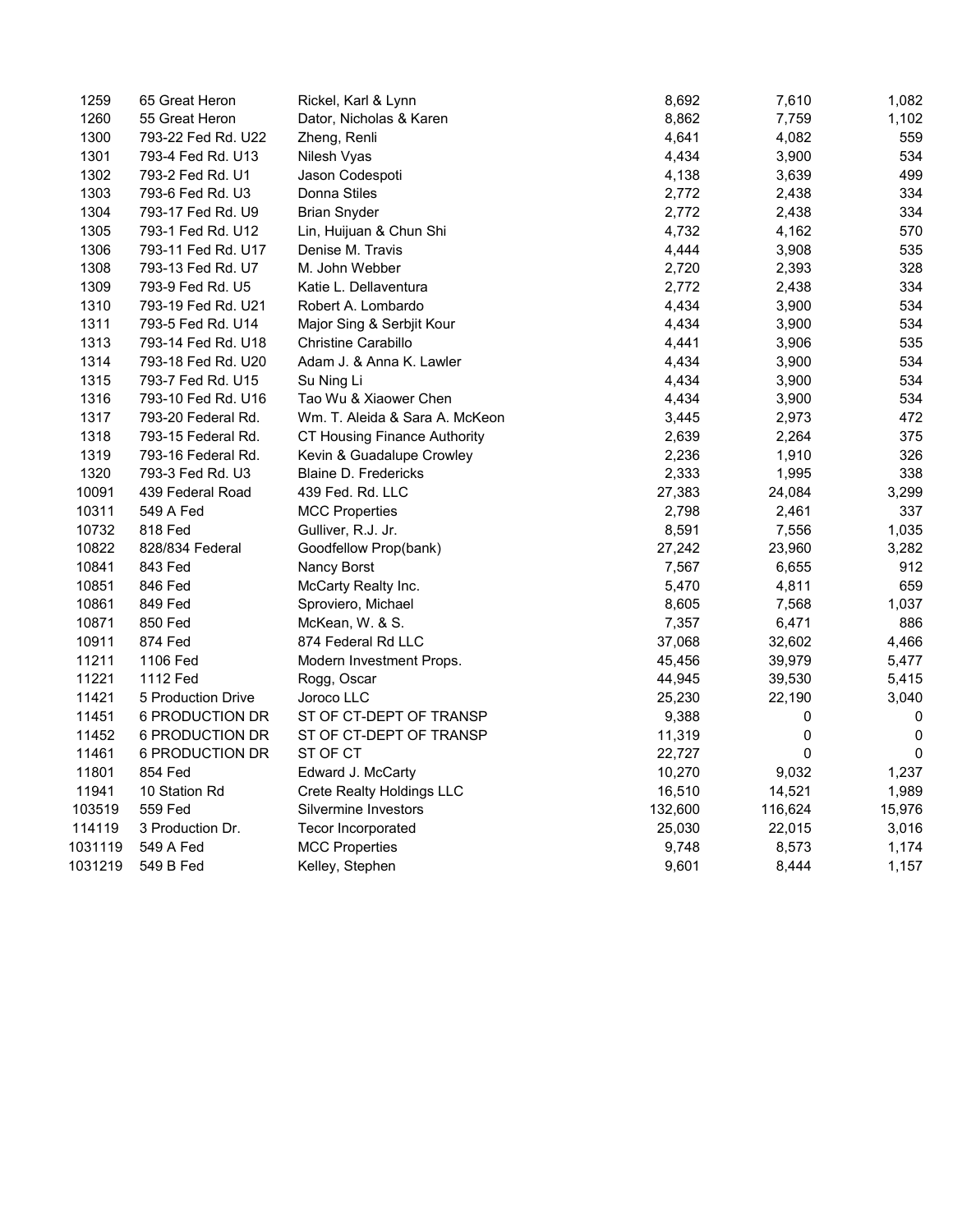# **Schedule B** WPCA Federal Road Sewer Benefit Assessment

| Bill |                        |                                  | Current<br><b>Assessment</b> | <b>Revised</b><br><b>Assessment</b> | <b>Assessment</b> |
|------|------------------------|----------------------------------|------------------------------|-------------------------------------|-------------------|
| #    | <b>ADDRESS</b>         | <b>OWNER</b>                     | 8.3%                         | 7.3%                                | <b>Credit</b>     |
| 1013 | 465 FEDERAL ROAD       | GREENTREE-TOYOTA LINCOLN-MERCURY | 31,730                       | 27,907                              | 3,823             |
| 1033 | 578 FEDERAL ROAD       | <b>STORAGE USA</b>               | 49,861                       | 43,854                              | 6,007             |
| 1042 | 701 FEDERAL ROAD       | PETER SCALZO                     | 3.356                        | 2,951                               | 404               |
| 1044 | 40 LAUREL HILL RD.     | LAWRNCE HOYT & ANN HEPNER        | 20,229                       | 17,792                              | 2,437             |
| 1045 | 57 LAUREL HILL RD.     | LAWRNCE HOYT & ANN HEPNER        | 3,841                        | 3,378                               | 463               |
| 1046 | 64 LAUREL HILL RD.     | LAWRNCE HOYT & ANN HEPNER        | 11,766                       | 10,348                              | 1,418             |
| 1047 | 32 OLD ROUTE 7         | LAWRNCE HOYT & ANN HEPNER        | 4,650                        | 4,090                               | 560               |
| 1078 | 831 FEDERAL ROAD       | EIGHT THIRTY ONE FEDERAL RD LLC  | 5,079                        | 4,467                               | 612               |
| 1080 | 837 FEDERAL ROAD       | YONG S. KIM                      | 6,979                        | 6,139                               | 841               |
| 1090 | 871 FEDERAL ROAD       | <b>RIVERVIEW LLC</b>             | 10,063                       | 8,851                               | 1,212             |
| 1101 | 938 FEDERAL ROAD       | LEW & MARIE WHITE                | 14,747                       | 12,970                              | 1,777             |
| 1105 | 993 FEDERAL ROAD       | ILC.                             | 71,092                       | 62,527                              | 8,565             |
| 1109 | 994 FEDERAL ROAD, U-4  | <b>HOMELAND ENTERPRISE LLC</b>   | 3,048                        | 2,681                               | 367               |
| 1143 | 7 PRODUCTION DR.       | ST OF CT, DOT                    | 7,326                        | 6,443                               | 883               |
| 1176 | <b>15 STATION ROAD</b> | CATTARUZZA, ATHOS B              | 5,905                        | 5,193                               | 711               |
| 1043 | 721 Federal            | PETER SCALZO                     | 2,036                        | 1,790                               | 245               |